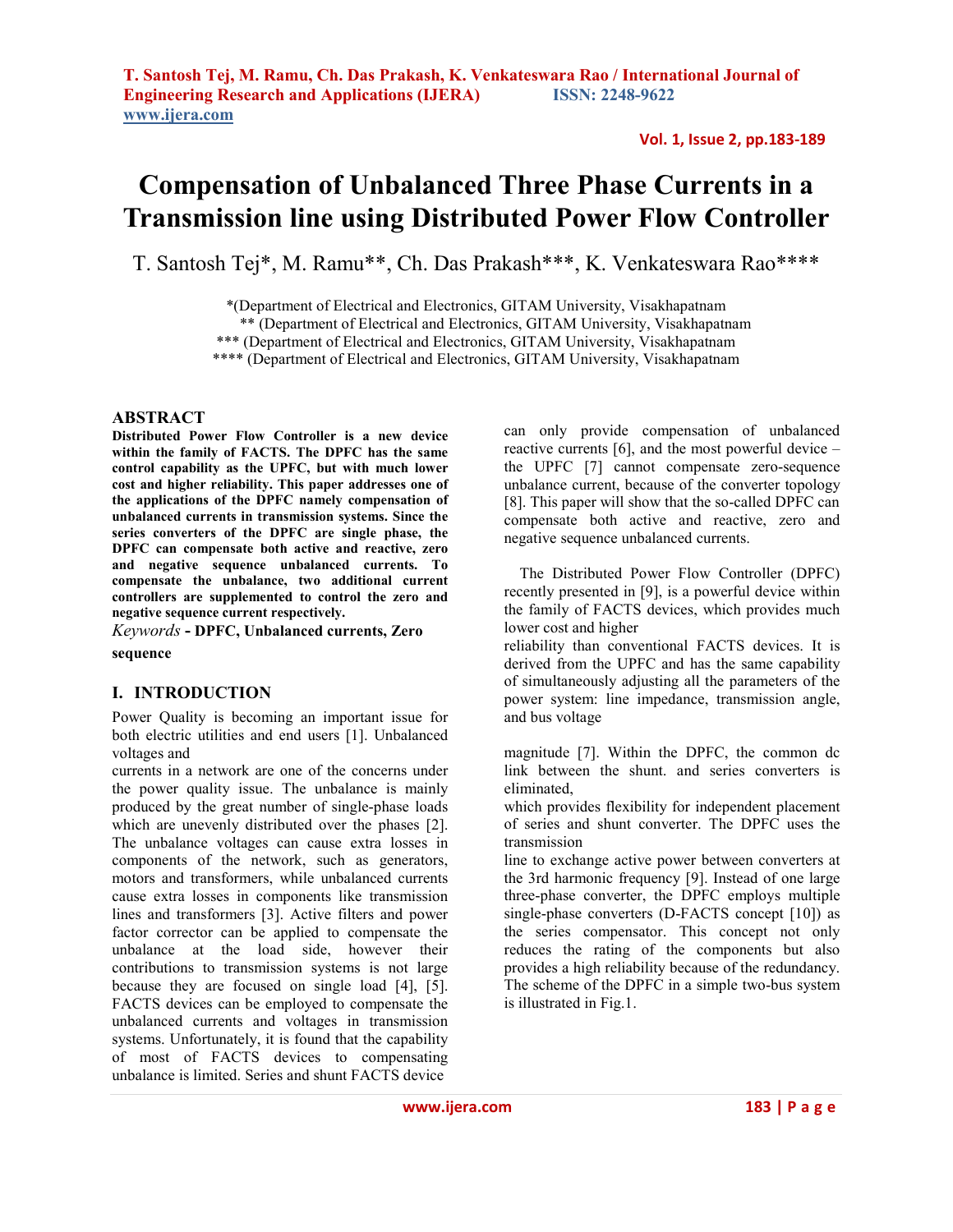

Fig. 1. Distributed power flow controller

 As the series converters of the DPFC are singlephase, it gives the DPFC the opportunity to control current in each phase independently, which implies that both negative and zero sequence unbalanced current can be compensated. The objective of this paper is to investigate the capability of the DPFC to balance the network. Additional controllers are supplemented to the existing DPFC controller. Their control

principle is to monitor the negative and zero sequences current through the transmission line and to force them to be zero.

## **II. PRINCIPLE OF THE DPFC**

Multiple individual converters cooperate together and compose the DPFC. The converters connected in series to the transmission lines are the series converters. They can inject a controllable voltage at the fundamental frequency; consequently they control the power flow through the line. The converter connected between the line and ground is the shunt converter. The function of the shunt converter is to compensate reactive power to the grid, and to supply the active power required by the series converter. In a normal UPFC, there is active power exchange through the DC link that connects the series converter with the shunt converter. Since there is no common dc link between the shunt and series converters in the DPFC, the active power is exchanged by harmonics and through the ac network. The principle is based on the definition of active power, which is the mean value of the product of voltage and current, where the voltage and current comprise fundamental and harmonics. Since the integrals of all the cross-product of terms with different frequencies are zero, the time average active power can be expressed by:

$$
P = \sum_{n=1}^{\infty} VnIn\cos\phi n
$$
  
(1)

## **Vol. 1, Issue 2, pp.183-189**

where  $n$  is the order of the harmonic frequency and *φn* the angle between the current and voltage of the nth harmonic. Equation 1 describes that active powers at different frequencies are isolated from each other and that voltage or current in one frequency has no influence on other frequency components. The 3rd harmonic is chosen here to exchange the active power, because it can easily be filtered by Y-∆ transformers.

## **III. DPFC CONTROL SCHEME FOR UNBALANCE COMPENSATION**

The DPFC is a complex system, which contains multiple control loops for different purposes. This section introduces the DPFC control concept firstly, and discusses the supplementary controller for unbalance compensation in detail.

## *A. Introduction of the DPFC primary control scheme*

 The shunt converter injects a constant 3rd harmonic current into the transmission line, which is intended to supply active power for the series converters. The shunt converter extracts some active power from the grid at the fundamental frequency to maintain its dc voltage. The dc voltage is controlled by the *d* component of the fundamental current, and the *q* component is utilized for reactive power compensation. The series converters generate a 360 rotatable voltage at fundamental frequency, and use the voltage at the 3rd frequency to absorb active power to maintain their dc voltages. The block diagram of the DPFC and its control is shown in  $Fig.2.$ 



Fig. 2. Block diagram of the control of a DPFC

 The series converter control block generates PWM signal according to the reference and maintains the capacitor dc voltage. The power flow control block is placed at the shunt converter side, and generates the control signals for the series converters according to the power flow reference at the fundamental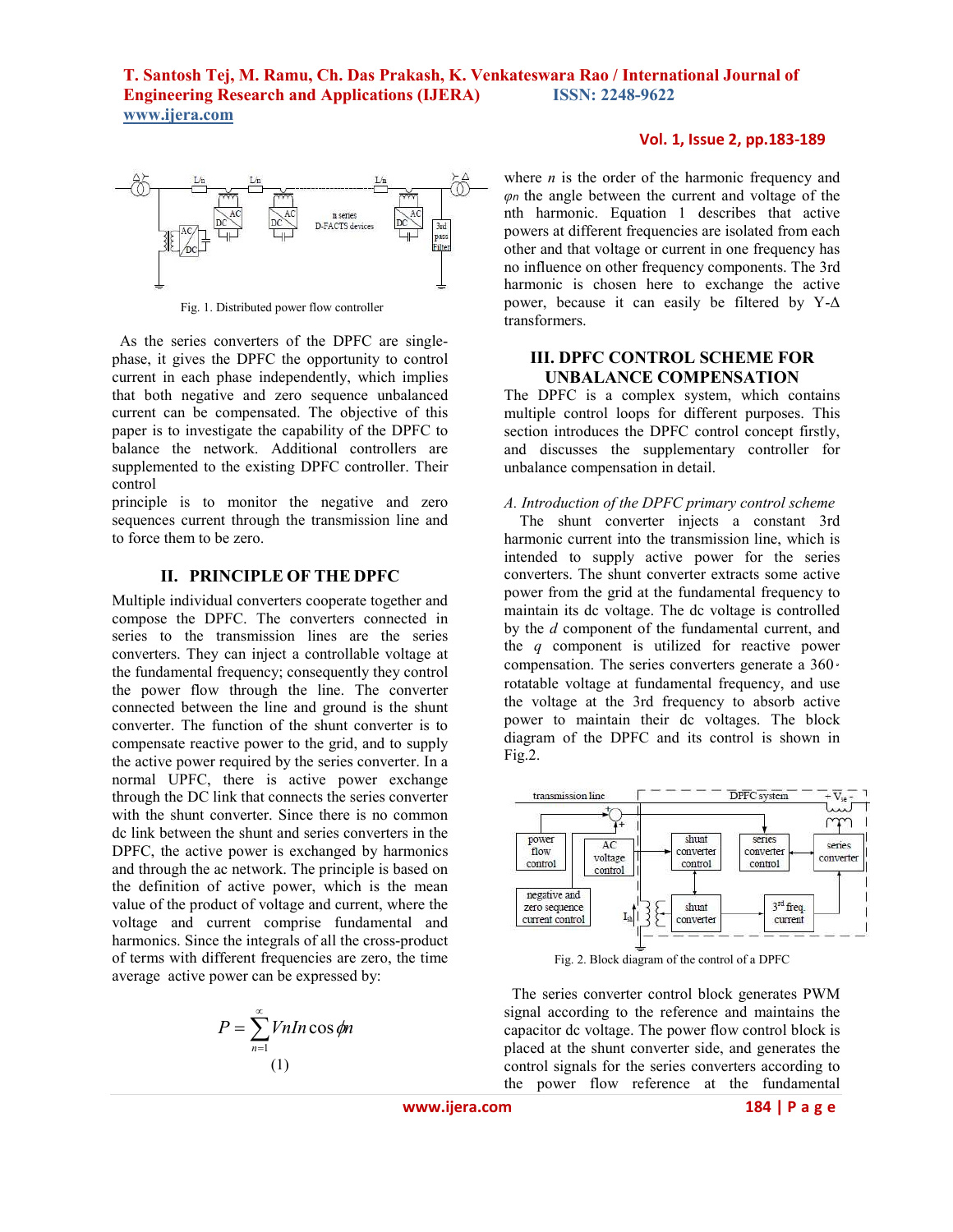frequency. The control signals are transmitted to series converters remotely and independent.

## *B. DPFC control scheme for unbalance compensation*

The principle of DPFC unbalance compensation is to measure the zero and negative sequence current through the line and to force them to be zero by an opposing voltage. Two current controllers are supplemented to the existing controllers and responsible for the zero and negative sequence current respectively, as shown in Fig.2. The current reference for the zero and negative sequence is zero constantly. During unbalanced situation, the two current controllers generate compensating zero and negative sequence voltage signals for the series converters; these are transmitted together with the positive voltage signals to the series converters. Consequently, the unbalanced currents through the line are compensated. The block diagram of the control scheme for unbalance compensation is shown in Fig.3.



Fig.3. Control scheme for unbalance compensation

The sequence analyzer distinguishes the sequence components of the line current. By using Parktransformation, the AC current are transformed to dc quantities. The three controllers generate voltage signal for each sequence according to their references, and the signals are converted back to AC quantities which is used to control the series converters.

*C. Zero and negative sequence current controller design* 

### **Vol. 1, Issue 2, pp.183-189**

 A popular method for current control - synchronous PI control - is employed for the zero and negative sequence controller, because of the simplicity of the implementation [11]. The idea is to transform currents and voltages into a rotating reference frame, where the controlled currents are constant in 'steadystate', use ordinary PI controllers on the transformed values, and transform the controller outputs back to the fixed reference frame.

 The structures of the zero and negative sequence network with the DPFC are similar. By replacing the DPFC series converter by ideal voltage sources, the simplified zero and negative sequence network with the DPFC can be represented as Fig.4.

Here  $v_0^{u,-}$  is the unbalanced zero and negative sequence voltage in the network,  $i_0^{u,-}$  is the corresponding unbalanced current within the line,  $R_{\parallel}^{\alpha}$ . and  $L_1^{\circ}$  are zero and negative sequence network resistance and inductance respectively, and  $v_{\rm se}^{\circ}$  is the unbalance compensation voltage generated by the series converter. With the dq-transformation, the current and voltage have the relationship:



Fig. 4. Simplified zero and negative sequence network with the DPFC

The cross coupling and the unbalanced voltage can be as disturbances, and the transfer function form voltage  $v_{se}^{\circ}$  to current  $i_{\circ}^{\circ}$  for both d and q components can be found as:

$$
G(s) = \frac{1}{Rl + sLl} \tag{2}
$$

The current control parameter is calculated by internal model control (IMC) method [12], [13]. As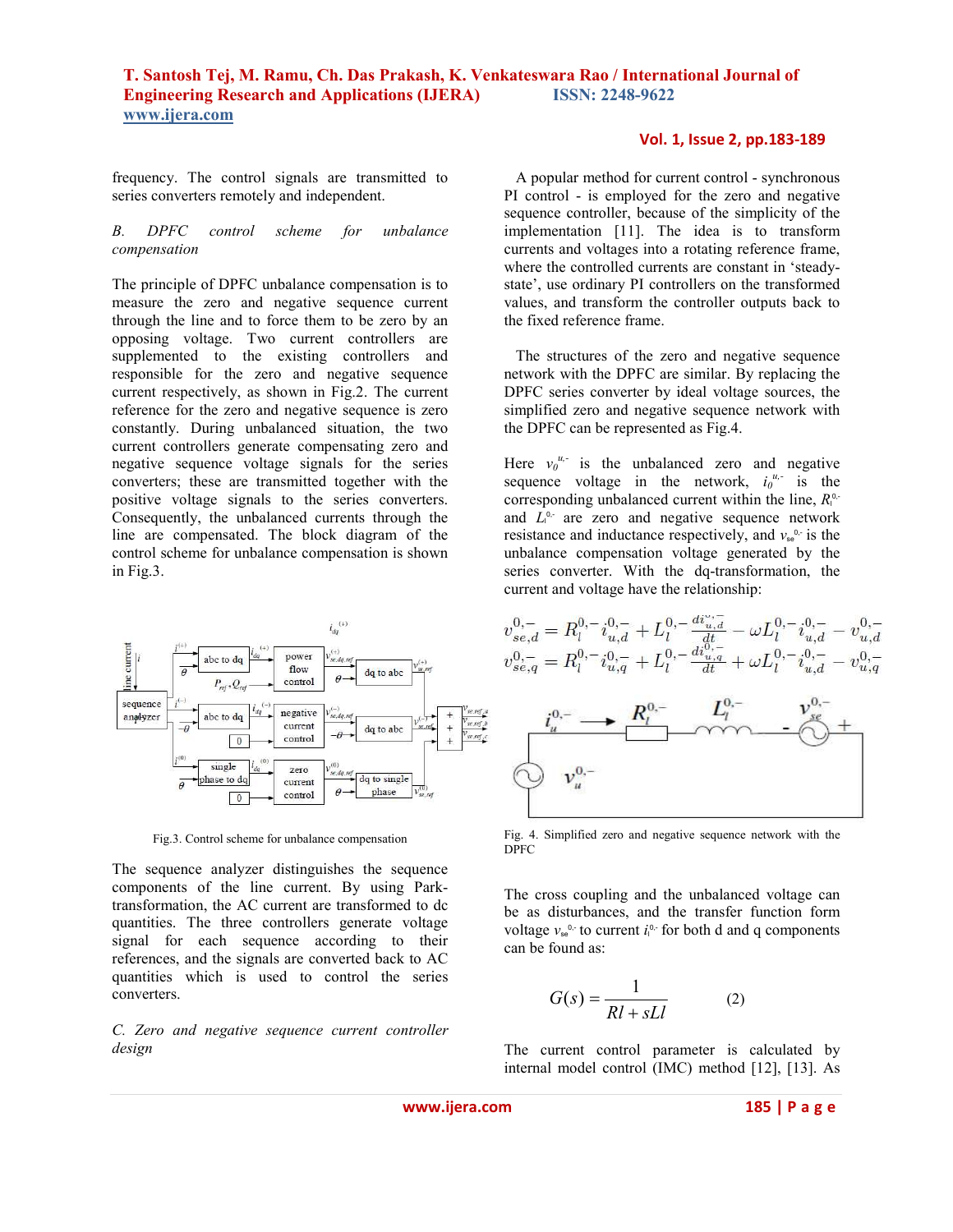the disturbance (unbalanced voltage) is unpredictable, additional inner feedback loops are added to active damp the disturbance for each control loop. Accordingly, the control scheme of the unbalanced current compensation is illustrated in Fig.5: where  $F(s)$  is the



Fig. 5. Control scheme of the unbalanced current compensation

controller function that can be calculated by the IMC method as:

$$
F_d^{0,-}(s) = \alpha_d^{0,-} L_l^{0,-} + \alpha_d^{0,-} (R_l^{0,-} + R_d^{0,-}) / s
$$
  

$$
F_q^{0,-}(s) = \alpha_q^{0,-} L_l^{0,-} + \alpha_q^{0,-} (R_l^{0,-} + R_q^{0,-}) / s
$$

where *αd* and *αq* are the bandwidth for *d* and *q*  components control respectively. The parameter *α* is a design parameter that determines the desired bandwidth of the closed-loop system here. The relationship between the bandwidth and he rise time trise (from  $10\%$  to  $90\%$  of the final value) is [13]:

$$
\alpha = \frac{\ln 9}{\text{Trise}}\tag{3}
$$

The active damping is properly designed if it has the same time constant as the control loop, therefore the active conductance for each control loop can be found as:

$$
\begin{array}{l}R_{d}^{0,-}=\alpha_{d}^{0,-}L_{l}^{0,-}-R_{l}^{0,-}\\ R_{q}^{0,-}=\alpha_{q}^{0,-}L_{l}^{0,-}-R_{l}^{0,-}\end{array}
$$

# **IV. SEQUENCE NETWORK ANALYSIS WITH THE DPFC**

#### **Vol. 1, Issue 2, pp.183-189**

In order to compensate the unbalance, the series converters of each phase generate different voltages, and require different active powers consequently. As the DPFC uses 3rd harmonic current to exchange active power between the shunt and series converters, this unbalance compensation will have an influence to the 3rd harmonic current. This section studies the behavior of a simple network with the DPFC under the unbalance situation, by using the method of symmetrical components introduced by C.L. Fortescue [14].

Fig.6 shows the circuit configuration of the DPFC connected to a simple power system which consists of two power grids with symmetical voltage *vs* ,*vr* and a tie-line. The shunt converter of the DPFC is a backto-back converter, which absorbs active power from the low voltage side and injects 3rd harmonic current through the neutral point of the Y-∆ transformer. The multiple series converters are represented by three single-phase converters for each phase. An unbalanced voltage *vu* is added at the grid *s*.



Fig. 6. Circuit configuration of the DPFC connected to a simple power system

To simplify the analysis, it is assumed that *v<sup>u</sup>* contains the negative and zero sequence component, and  $v_+ u = 0$ . Without the unbalance compensation, the current through the line can be represented in sequence components:

$$
\left[ \begin{array}{c} i_l^+ \\ i_l^- \\ i_l^0 \end{array} \right] = \left[ \begin{array}{ccc} 1/Z_l^+ & 0 & 0 \\ 0 & 1/Z_l^- & 0 \\ 0 & 0 & 1/Z_l^0 \end{array} \right] \left[ \begin{array}{c} v_s - v_r \\ v_u^- \\ v_u^0 \end{array} \right]
$$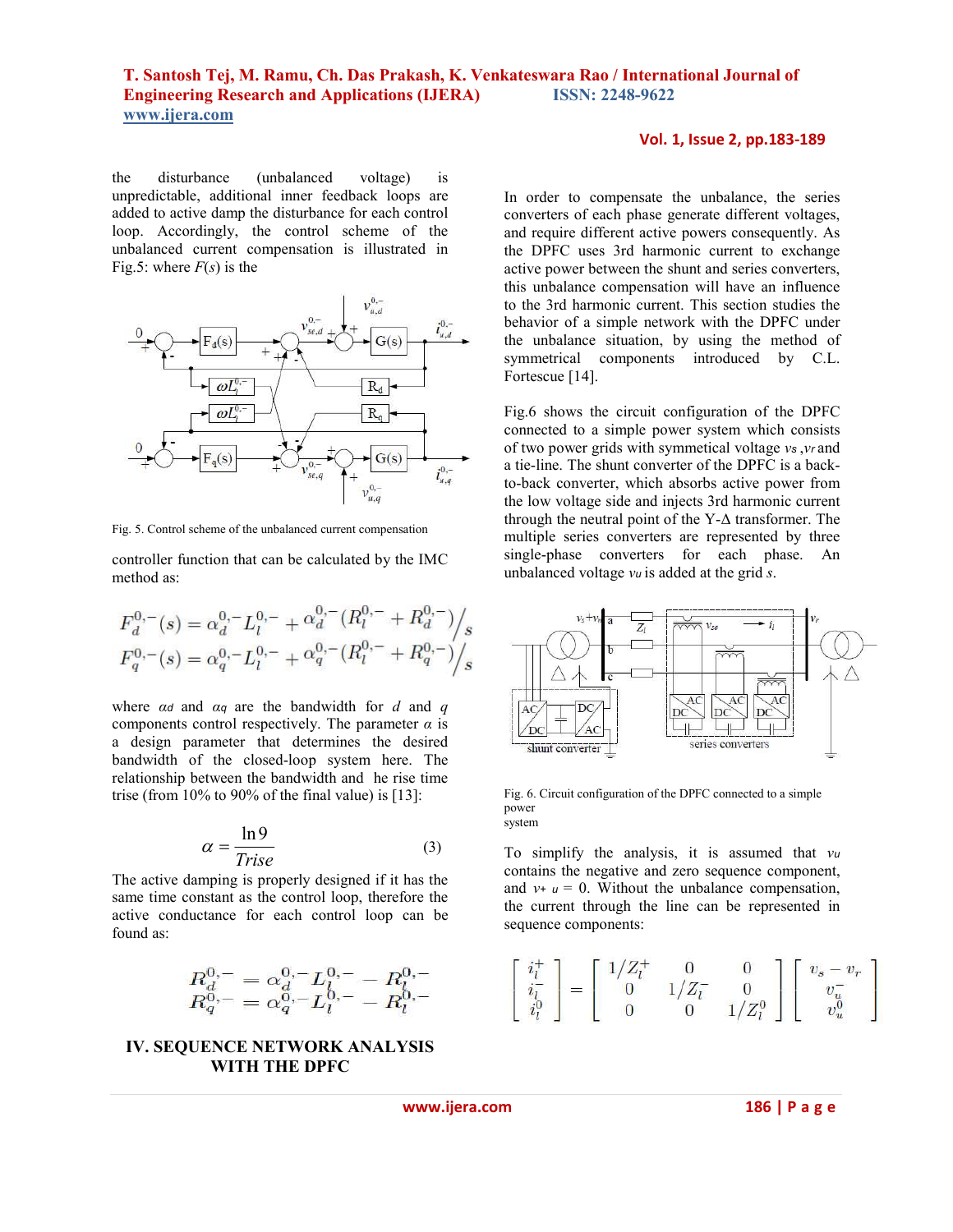To compensate the unbalance, the DPFC series converter will generate a voltage which is opposite to *vu*:

$$
\mathcal{V}_{se} = \mathcal{V}_{se}^{+} - \mathcal{V}_{u} \tag{4}
$$

where *vse* is the voltage generated by the series conveters at fundamental frequency; and its positve sequence component is for power flow control. The active power at the fundamental frequency required by each series converter is written in (9).

 As shown in (9), when the DPFC completely compensates the unbalance, the active power requirement for the series converters can also be analyzed according to the sequences.

The zero sequence compensation at the fundamental frequency leads to negative power requirement, and negative sequence leads to positive sequence requirement. The active power supplied by the 3rd harmonic frequency current can be written as (10), where  $V_u^o$ ,  $V_u^-$ ,  $V_{se}^+$  and  $I_i$  are the magnitude of  $v_u^o$ ,  $v_u^-$ ,  $v_{\rm se}$  and  $i_{\rm t}$  respectively. The angle  $\theta$  is the angle between  $v_{\text{se+}}$  and  $i_{\text{l}}$ <sup>+</sup>. The 3rd harmonic current is zero sequence components and blocked by the Y-∆ transformers. However, during the unbalance compensation, unsymmetrical active power is required by the series converters, which causes positive and negative sequence current at 3rd harmonic. Since the positive and negative 3rd harmonic current cannot be blocked by the transformers, it is important to find out whether there magnitudes are acceptable for the network from the viewpoint of power quality.

The equivalent network of the DPFC at the 3rd harmonic can be represented as Fig.7. To reduce the magnitude of the3rd harmonic current through the line, the series converter will not generate any reactive power at the 3rd frequency. Therefore the series converters can be considered as resistances [ *Ra Rb Rc* ] at the 3rd frequency, the power consumed by the resistors are [*Pse,*<sup>3</sup>]. The shunt converter is controlled as a current source, which injects a constant current *i*3 to the neutral point. Consequently, the 3rd harmonic frequency circuit can be expressed by the following equations:

## **Vol. 1, Issue 2, pp.183-189**

$$
\begin{cases}\ni_{a,3} + i_{b,3} + i_{c,3} = i_3 \\
Z_{l,3} \cdot i_{a,3} + \frac{P_{se,a,3}}{i_{a,3}^*} = V \\
Z_{l,3} \cdot i_{b,3} + \frac{P_{se,b,3}}{i_{b,3}^*} = V \\
Z_{l,3} \cdot i_{c,3} + \frac{P_{se,c,3}}{i_{c,3}^*} = V\n\end{cases}
$$

 As equation (11) is not linear, it is difficult to achieve analytical solutions for the 3rd harmonic current[*ia,*<sup>3</sup>*ib,*<sup>3</sup>*ic,*<sup>3</sup>]. However, by applying a some typical DPFC parameters and solving the equations numerically, it is found that the nonzero sequence 3rd current  $\int$  *i*<sub>a</sub>,3 *i*<sub>b</sub>, 3 *i*<sub>c</sub>, 3 ]<sup> $+$ </sup> - is less than 10% of nominal line current, typically around 4%.

## **V. SIMULATION RESULTS**

The simulation of application of the DPFC to compensate unbalance has been done in Matlab, simulink. The system shown in Fig.6 is used as a test example. The magnitudes of the voltages at grid is 1pu, and *vs* leads *vr* 1*.*5 . The transmission line is represented by a 0.06pu inductor, and the resistance is neglected. Accordingly, the power flow of the system without compensation is around P=1pu, and  $Q=-0.06$ pu from *s* to *r* grid. In the simulation, the power flow is

limited by the DPFC to P=0.4pu and Q=0pu. And the DPFC uses constant 0.4pu 3rd harmonic current to exchange active

powers between the shunt and series converters. To simulate the unbalanced condition, an unbalanced voltage  $vu$  is added at grid s at the moment  $t=1s$ , and both the zero and negative components of *vu* contain 1% unbalances. The unbalance compensation controllers of the DPFC are switched off before t=1.5s. Fig.8 illustrates the current through the line at the fundamental frequency in both real-time and magnitude formats.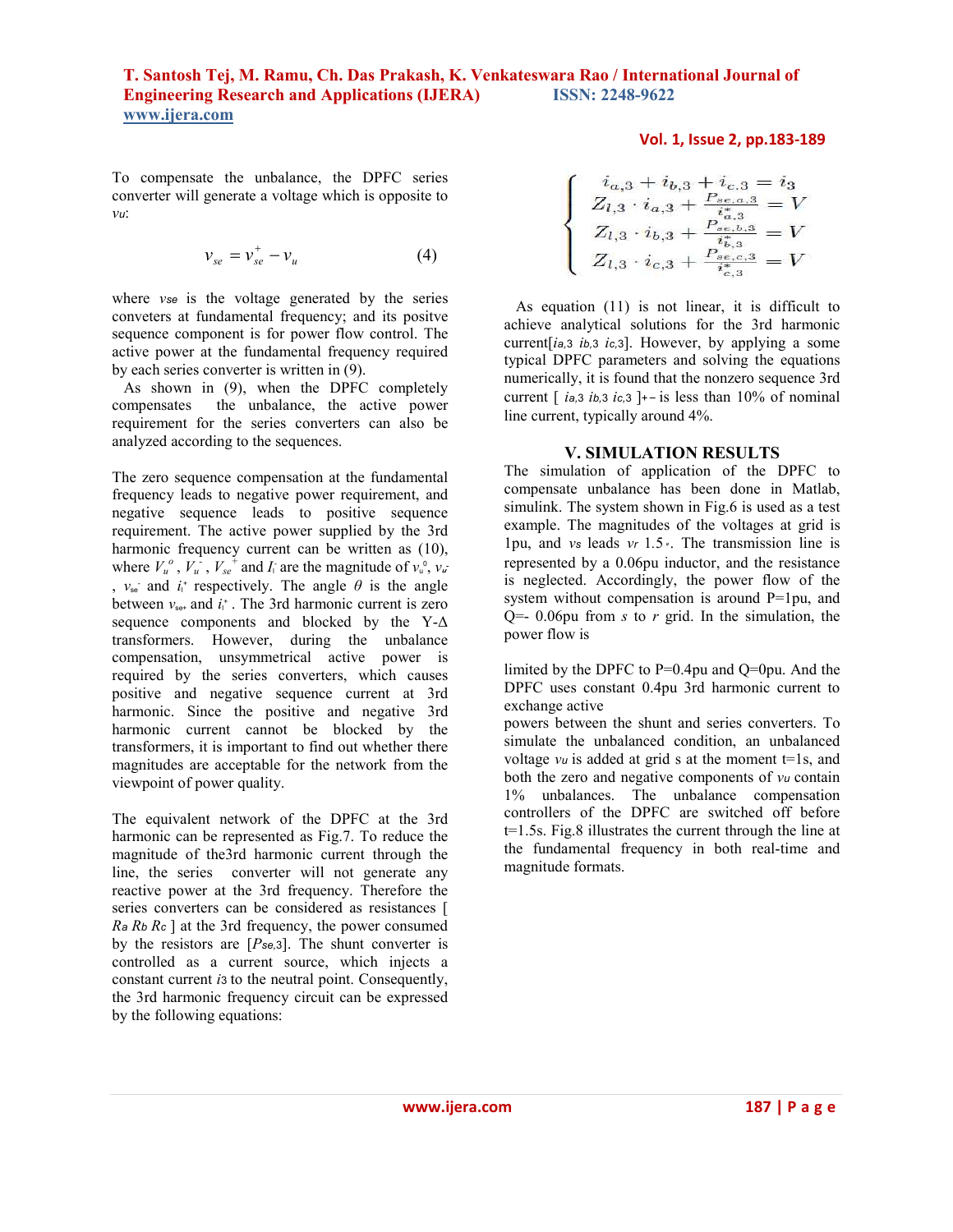## **Vol. 1, Issue 2, pp.183-189**



Fig. 8. The current through the line at the fundamental frequency

As shown, during the unbalance condition, both the magnitude and angle of the line current considerable changed without the compensation; the current magnitude in phase *a* increased almost 75%. With the compensation, the unbalanced current is totally compensated by the series converters. The voltages injected by the series converter are shown in Fig.9.



Fig. 9. The voltages injected by the series converter

To compensate the unbalance, the series converters generate unsymmetrical voltages, as shown in Fig. 9. Consequently, the 3rd harmonic currents which are

used to supply the active power will contain non-zero sequence components. The magnitude and angle of the 3rd current is shown in Fig.10, and the nonzero sequence 3rd currents, which cannot be blocked by transformers, are illustrated in Fig.11.



Fig. 11. The non-zero sequence 3rd current

As shown in Fig.11, around 0.03pu non-zero sequence  $3<sup>rd</sup>$  harmonic is generated by the DPFC system. The appearance of this current is not only caused by the unbalance compensation control, but also the unbalance at the fundamental frequency. The supplementary controllers for the unbalance compensation do not increase the non-zero sequence 3rd current. The magnitude of the non-zero sequence 3rd is much smaller than the current at fundamental frequency, less than 4%.

## **VI. CONCLUSIONS**

 This paper investigates the capability of the DPFC to balance a network. It is found that the DPFC can compensate both negative and zero sequence components, consequently the DPFC is more powerful than other FACTS device for compensation of unbalanced currents. Additional controllers are supplemented to existing DPFC controller, and their principle is to monitor the negative and zero

**www.ijera.com** 188 | P a g e